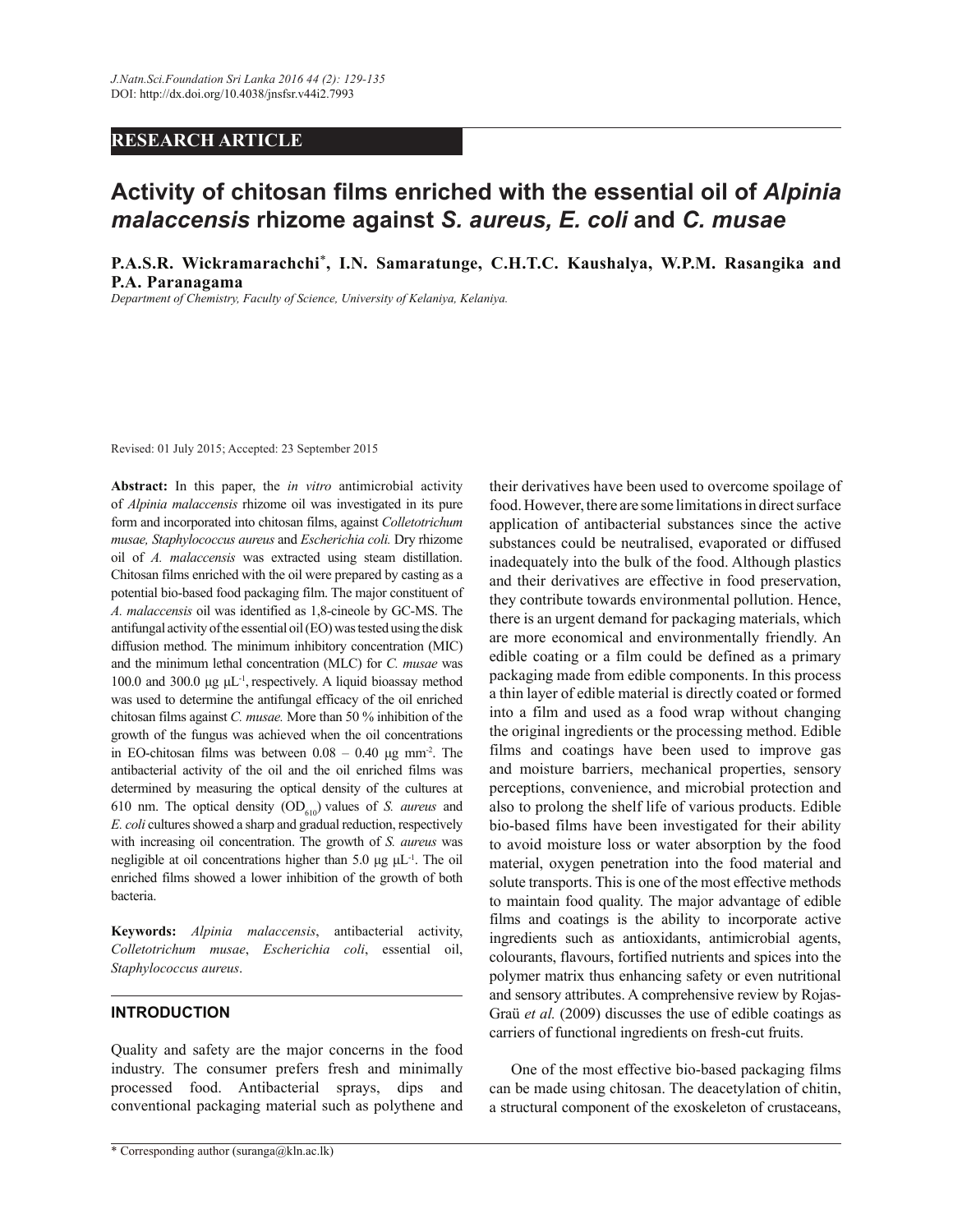results in chitosan. It is a biodegradable waste product from the sea food industry and safe for consumption as it is nontoxic to mammals (Chien & Chou, 2006). Usage of chitosan as a food packaging film has many advantages compared to the other edible films because of its antibacterial activity and metal chelation properties, which partly contribute towards the antimicrobial activity by chelating metal ions that are essential for bacterial growth. The applications of chitosan for the improvement of quality and shelf life of various agricultural, poultry and marine foods have been comprehensively reviewed (No *et al*., 2007). The incorporation of various natural extracts such as green tea extract, grapefruit seed extract and essential oil (EO) into chitosan films, and their antimicrobial activities have been reported (Han, 2013). Many studies incorporating essential oils from various plants such as tea, bergamot (Sanchez-Gonzalez *et al*., 2010a; b), cinnamon (Xing *et al*., 2011) and thymus (Mehdizadeh *et al*., 2012) have been reported. The antimicrobial activity of various crude extracts of several *Alpinia* species (Zingiberaceae), *A. Galanga* (Rao *et al*., 2010) and *A. officinarum* (Srividya *et al*., 2010) have been proved. However, there is no published information on the antimicrobial activity of EO from *A. malaccensis* (Burm. f.) Roscoe (Zingiberaceae) rhizome, or an attempt to incorporate this oil into chitosan films to be used as an antimicrobial packaging.

 During this study the antibacterial activity of EO from *A. malaccensis* rhizome and the oil incorporated chitosan films against *Colletotrichum musae*, *Staphylococcus aureus* and *Escherichia coli* was determined.

 *A. malaccensis* is a perennial herb grown in Sri Lanka, containing rhizomatous rootstocks and leafy stems. The rhizomes are used to cure wounds and sores and chewed together with betel nut to make the voice strong and clear. The essential oil extracted from the rhizomes of *A. malaccensis* species grown in Thailand contains 1,8-cineole (11.9 %) as the major component followed by linalool  $(9\%)$  and fenchyl acetate  $(8.6\%)$ (Pripdeevech *et al*., 2009), whereas the major constituent of *A. malaccensis* rhizomes collected from Malaysia is methyl cinnamate (Azah *et al*., 2005). However *A. bundiflora* Burtt & Smith, *A. fox* Burtt & Smith (endemic to Sri lanka) and *A. nigra* (Gaertn.) Burtt collected from Sri Lanka did not show any antibacterial activity (Hewage *et al*., 1998).

 The genus *Colletotrichum* is considered to be one of the major plant pathogens, which causes anthracnose disease (Abd-Elsalam *et al*., 2010). *Colletotrichum musae*  causes major damage to banana in the postharvest stage. Anthracnose and crown rot are the main postharvest diseases affecting the quality of exported bananas (Postmaster *et al*., 1997; Lim *et al*., 2002; Ranasingha *et al*., 2002; Abd-Elsalam *et al*., 2010). Anthracnose infection is characterised by dark, sunken lesions. Crown rot is caused by a fungi complex involving *C. musae* and *Lasiodiplodia theobromae* (de Lapeyre & Mourichon, 1998; Krauss *et al*., 2001; Ranasingha *et al*., 2002). With crown rot, a brown to black colour develops on the 'crown' where the hands are severed from the bunch. The fingers may detach prematurely from severely infected crowns and the disease may increase rapidly during fruit ripening.

 *Staphylococcus aureus* is a Gram positive bacterium, which is a circular (cocci) shaped facultative anaerobe. *S. aureus* produces yellow pigmented colonies and some characteristics of *S. aureus* account for their pathogenicity. It is able to grow in food with high osmotic pressure or in low moisture food that tend to inhibit the growth of other organisms. *Escherichia coli* is a Gram negative bacterium, which is a rod shaped, facultative anaerobe and belongs to the Enterobacteriaceae family. *E. coli* is commonly found in the gut of humans and warm blooded animals. Although most strains of *E. coli* are harmless, some strains such as enterohaemorrhagic *E. coli* can cause severe food borne diseases, urinary tract infections and respiratory illnesses.

## **METHODOLOGY**

### **Collection of plant materials and extraction of essential oil**

*A. malaccensis* rhizomes were collected from plants grown in Sri Lanka and the plant was authenticated at the Navinna Herbal Gardens, Sri Lanka. The rhizomes were washed to remove mud, cut into small pieces and air dried for 3 days. The air dried pieces (500 g) were steam distilled and the distillate was extracted with dichloromethane. The dichloromethane layer was dried using anhydrous  $Na<sub>2</sub>SO<sub>4</sub>$  and the fractions of dried dichloromethane were evaporated using a rotary evaporator (R-114 & B-480, Büchi Labortechnik AG, Flawil, Switzerland) at 35 °C. Nitrogen was purged through the sample to remove any remaining solvent.

### **Identification of the constituents of EO using GC and GC/MS**

The constituents of the essential oil of *A. malaccensis*  rhizomes were identified using gas chromatography (GC) (6890 series; Hewlett Packard, Palo Alto, CA, USA) - mass spectrometry (MS) (5973 series, Hewlett Packard, Palo Alto, CA, USA). The GC conditions used were 5 %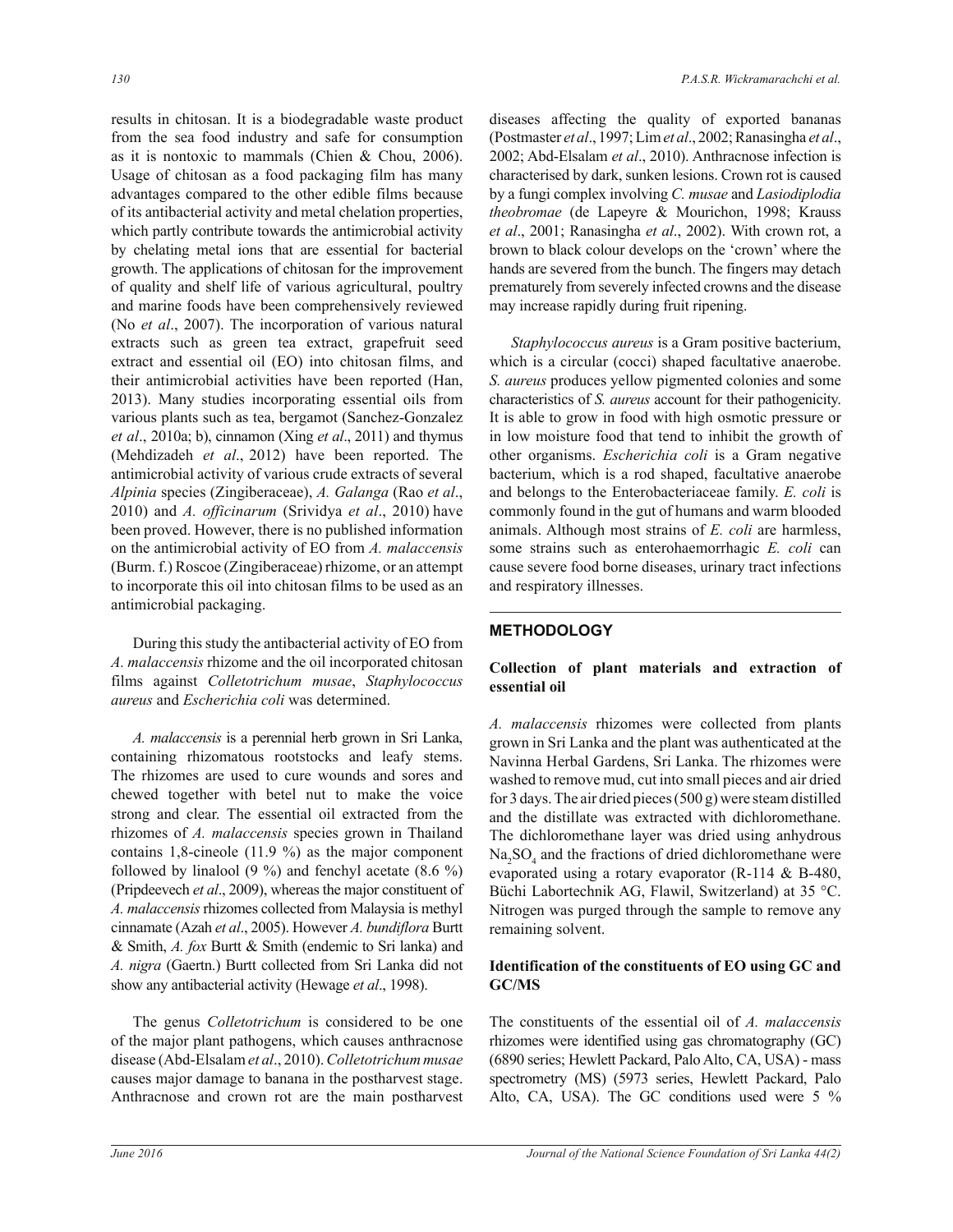phenylmethylsiloxane column (Hewlett Packard, Palo Alto, CA, USA ), carrier gas He, column temperature programme: 60 °C for 1 min and then heated to 240 °C at a rate of 40 °C min<sup>-1</sup> and again heated to 300 °C at a rate of 15 °C min<sup>-1</sup>. The constituents of the essential oil were identified using search libraries, Wiley 275.L and Nist 98.1.

### **Maintenance of fungal cultures and antifungal bioassay**

Potato dextrose agar (PDA) was sterilised in an autoclave at 121 °C for 30 min (Sterilemax, Series 1118, Barnstead Thermolyne, Duduque, IA, USA) and the Petri dishes were sterilised in an oven at 180 °C for 3 hrs. Seven days old fungi cultures were used to make the spore inoculum. A series of concentrations  $50.0 - 500.0 \,\mu g \,\mu L^{-1}$ of essential oil was prepared. Antifungal activity of the rhizome essential oil was determined using the disc diffusion method. Each concentration was replicated 4 times. The plates were sealed and incubated for 3 days at room temperature (28  $\pm$  2 °C). A positive control (Bavistine, 50.0  $\mu$ g  $\mu$ L<sup>-1</sup>) and a negative control (DMSO, 50 μg  $μL^{-1}$ ) were also tested. The minimum inhibitory concentration (MIC or the fungistatic concentration) and the minimum lethal concentration (MLC or the fungicidal concentration) of the essential oil against *C. musae* were determined.

#### **Maintenance of bacterial cultures and antibacterial bioassay**

For the antibacterial activity test, *S. aureus* (ATCC 25923) and *E. coli* (ATCC 25922) from the culture collection of the Department of Microbiology, University of Kelaniya, Sri Lanka was used. The test bacterial cultures were grown on nutrient agar slants and kept at 4 ºC. Nutrient broth (meat peptone 4.3  $gL^{-1}$ , Lasen peptone 4.3  $gL^{-1}$ , NaCl 6.4 gL<sup>-1</sup>, pH 7.5) (0.65 g) was dissolved in distilled water (50.0 mL) and autoclaved at 121 °C, 15 psi for 30 min (Sterilemax, Series 1118, Barnstead Thermolyne, Duduque, IA, USA). A loopful of bacteria from the agar slant was taken and inoculated into 50.0 mL of the nutrient broth in a 100.0 mL flask to prepare the seed cultures. The flask was then incubated at 125 rpm in an incubator at 37 ºC for 24 hrs. A dilution series was prepared to meet the required bacterial population for seeding by using sterile distilled water.

#### **Antibacterial activity of rhizome oil of** *A. malaccensis* **against** *E. coli* **and** *S. aureus*

A series of concentrations  $(1.2 - 20.0 \mu g \mu L^{-1})$  of the essential oil of *A. malaccensis* was prepared in 100.0 mL conical flasks. In order to carry out the antibacterial

assay, each conical flask containing 50.0 mL of nutrient broth was mixed with 0.1 mL inoculum containing approximately  $10^7$  CFU mL<sup>-1</sup> of test bacteria and an appropriate amount of the essential oil. The flasks were then incubated at 37 °C for 24 hrs and the  $OD<sub>610</sub>$ of each sample was measured. Three replicates of each concentration were carried out. The antibacterial assay was carried out for *S. aureus* and *E. coli,* separately.

#### **Preparation of chitosan films**

Chitosan films were prepared using the method described by Ojagh *et al*. (2010). Distilled water was added to the control films instead of essential oil of *A. malaccensis.* Films formed were air dried for 72 hrs at room temperature  $(28 \pm 2 \degree C)$ . The dried films were peeled off and stored under ambient conditions.

#### **Antimicrobial effects of chitosan films incorporated with** *A. malaccensis* **essential oil**

Yeast extract  $(7.0 \text{ g})$ , KNO<sub>3</sub>  $(1.5 \text{ g})$ , sucrose  $(20.0 \text{ g})$  and  $MgSO<sub>4</sub>$ .7H<sub>2</sub>O (0.5 g) were dissolved in 1 L of distilled water to prepare a semi-synthetic liquid medium (SMKY) to perform antifungal liquid bioassays. The SMYK medium (25.00 mL) was inoculated with *C. musae* fungal discs (5 mm) and chitosan films containing  $0.00 - 0.40$  µg mm<sup>-2</sup> of essential oil. The contents were mixed and placed on a shaker for 7 days at room temperature ( $28 \pm 2$  °C). The mycelium was recovered on to a pre-weighed filter paper, washed 3 times with sterile distilled water and placed in a hot air oven (Gallenkamp, serial No.SG97104/04/029-13A) at 70 ºC overnight until a constant weight was obtained. Percentage inhibition of the growth of *C. musae* was determined using a method described by Jinasena *et al.* (2011).

Chitosan films containing the dry rhizome oil of *A. malaccensis* at levels of  $0.000 - 0.028$  ug mm<sup>-2</sup> were placed in sterilised conical flasks (100.0 mL) containing nutrient broth. *S. aureus* and *E. coli* cultures (10<sup>7</sup> CFU/mL, 100.0 µL) were inoculated into each flask separately. The samples were incubated overnight at 28 ( $\pm$  2) °C. The OD<sub>610</sub> of the samples were measured at the end of the incubation period.

 The samples without chitosan films served as the control in both assays.

## **RESULTS**

On steam distillation *A. malaccensis* rhizomes yielded a pale yellow colour oil with a strong odour. The percentage yield of the essential oil was 0.5 %. Twenty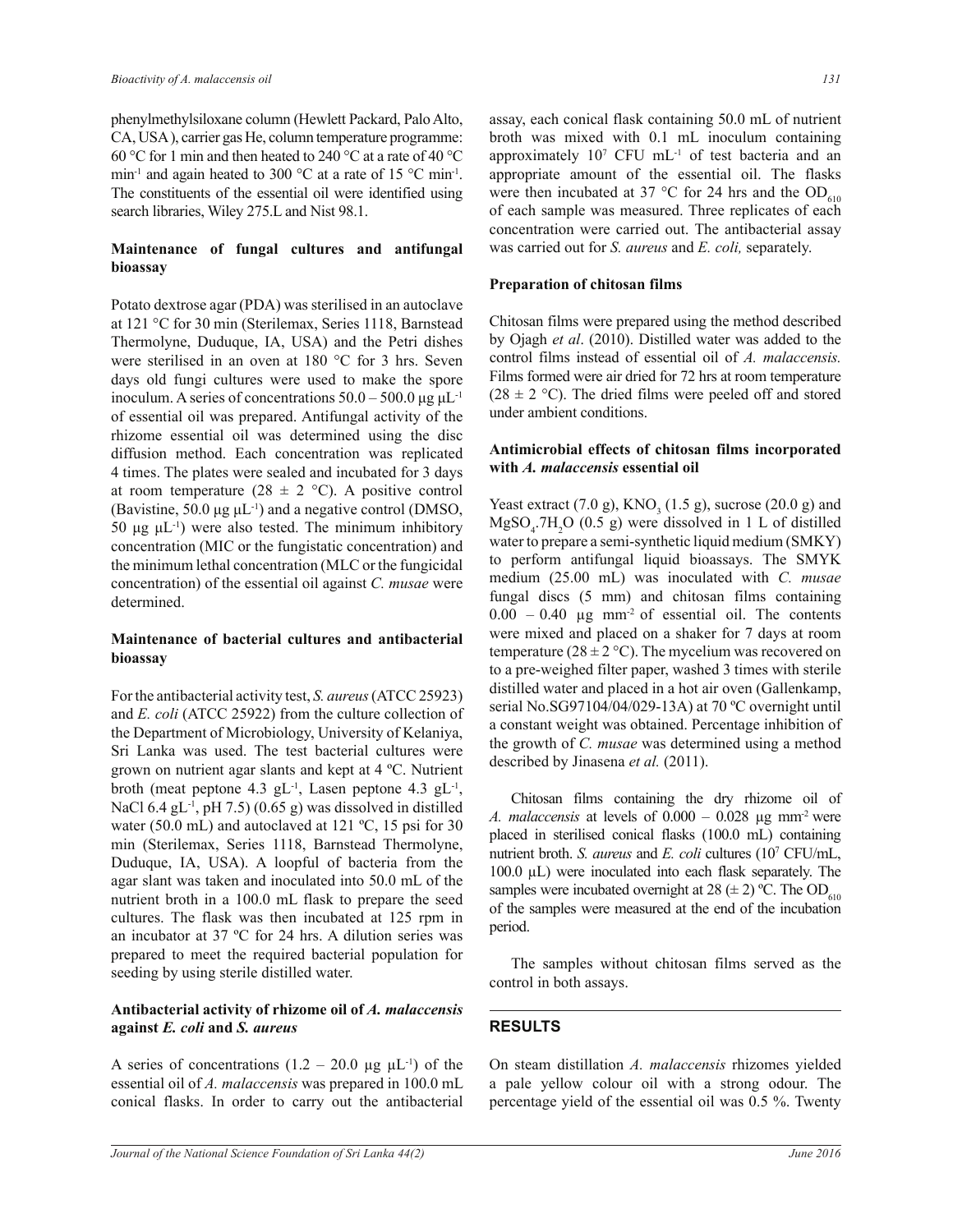eight compounds were identified as present in the essential oil using GC-MS. The major constituent of the oil was 1,8-cineole (31.96 %) followed by α-terpinene  $(17.78 \text{ %})$ , fenchyl acetate  $(14.98 \text{ %})$  and o-Cymene (8.76 %). Several other terpenes were also found to be present in trace amounts (Table 1).

| Constituent           | Percentage $(\% )$ |
|-----------------------|--------------------|
| 1,8-Cineole           | 31.96              |
| $\alpha$ -Terpinene   | 17.78              |
| Fenchyl acetate       | 14.98              |
| o-Cymene              | 8.76               |
| $\alpha$ -Terpinolene | 4.19               |
| $\beta$ -Pinene       | 3.63               |
| dl-Limonene           | 2.56               |
| Caryophyllene         | 1.83               |
| Terpineol             | 1.67               |
| Borneol               | 1.05               |
| Bornyl acetate        | 0.91               |

**Table 1:** Major constituents in *A. malaccensis* rhizome essential oil

| <b>Table 2:</b> Mean average diameter of the |                                      |  |  |  |  |  |
|----------------------------------------------|--------------------------------------|--|--|--|--|--|
|                                              | inhibition zones of C. musae against |  |  |  |  |  |
| A. malaccensis oil                           |                                      |  |  |  |  |  |

| Concentration                                | Diameter of inhibition          |
|----------------------------------------------|---------------------------------|
| of the oil ( $\mu$ g $\mu$ L <sup>-1</sup> ) | zone $(cm)*$                    |
| 50.0                                         | No inhibition                   |
| 100.0                                        | $1.23 \ (\pm 0.04)^a$           |
| 150.0                                        | $1.73 \ (\pm 0.06)^{b}$         |
| 200.0                                        | $2.03 \ (\pm 0.11)^c$           |
| 250.0                                        | 2.33 ( $\pm$ 0.10) <sup>d</sup> |
| 300.0                                        | $4.97 \ (\pm 0.06)^e$           |
| 350.0                                        | $5.00 \ (\pm 0.10)^e$           |
| 400.0                                        | $4.96 \ (\pm 0.05)^e$           |
| 450.0                                        | $4.96 \ (\pm 0.15)^e$           |
| 500.0                                        | $4.97 \ (\pm 0.06)^e$           |
| Control                                      | No inhibition                   |

\*Mean of four replicates. Data are presented as  $mean \pm SD$ . Mean followed by different letters in superscript are significantly different from each other (ANOVA, Tukey's test,  $p < 0.05$ ).

*A. malaccensis* rhizome oil was fungistatic and fungicidal against *C. musae* at 100.0and 300.0 μg μL-1 concentrations, respectively (Table 2). No inhibition zone for the test pathogen was observed at 50.0 μg  $\mu L^{-1}$  oil concentration and the growth of *C. musae* was similar to that of the (–)ve control. The mean diameters of inhibition zones were significantly different at oil concentrations 150, 200 and 250  $\mu$ g  $\mu$ L<sup>-1</sup>. There was no significant difference between the treatments in the concentration range  $300.0 - 500.0 \,\mu g \,\mu L^{-1}$  $(p < 0.05)$ . Growth inhibition of the liquid bacterial culture by *A. malaccensis* essential oil was investigated by measuring the optical density of the broth cultures at 610 nm ( $OD<sub>610</sub>$ ). Figure 1 presents the *in vitro* antibacterial effect of the test oil against *S. aureus* and *E. coli.* When the concentration of the test essential oil increased from 1.2 to 20  $\mu$ g  $\mu$ L<sup>-1</sup>, the optical density at 610 nm decreased. The essential oil showed a significant antibacterial activity against *S. aureus* and a similar trend was observed for the optical density of the liquid culture of *E. coli.* However, the Gram-positive bacteria, *S. aureus* was more sensitive to the test oil than *E. coli.* Therefore the growth inhibition of *S. aureus* was significantly higher (p < 0.05) compared to that of *E. coli*. The growth of *S. aureus* was negligible at concentrations higher than 5.0  $\mu$ g  $\mu$ L<sup>-1</sup> as depicted by OD<sub>610</sub> values of the broth cultures.

 The *in vitro* antifungal activity of the test essential oil incorporated chitosan films against the aforementioned fungus was assessed qualitatively and quantitatively using the liquid bioassay method. According to the results presented in Table 3, the liquid bioassay on the activity of EO-chitosan film against *C. musae* showed a considerable percentage inhibition of the pathogen at all concentrations, with increasing activity with increasing oil concentration in the film. The treatment containing the chitosan film without test essential oil also showed a 44 % inhibition of the growth of fungi. There was a significant difference in percentage inhibitions by the oil incorporated films and the chitosan film without oil.

| <b>Table 3:</b> Percentage inhibition of C. musae |
|---------------------------------------------------|
| by chitosan films enriched with                   |
| A. malaccensis oil                                |

| Concentration of            | Percentage                     |
|-----------------------------|--------------------------------|
| oil in the film             | inhibition*                    |
| $(\mu$ g mm <sup>-2</sup> ) |                                |
| 0.00                        | 43.9 ( $\pm$ 1.7) <sup>a</sup> |
| 0.08                        | 53.2 ( $\pm$ 1.8) <sup>b</sup> |
| 0.16                        | 55.0 ( $\pm$ 1.6) <sup>b</sup> |
| 0.24                        | 54.8 ( $\pm$ 1.5) <sup>b</sup> |
| 0.32                        | 62.0 ( $\pm$ 1.7) <sup>c</sup> |
| 0.40                        | 69.8 ( $\pm$ 1.6) <sup>d</sup> |
| Control                     | 00                             |

\*Mean of four replicates. Data are presented as mean  $\pm$  SD. Mean followed by different letters in superscript are significantly different from each other (ANOVA, Tukey's test,  $p < 0.05$ ).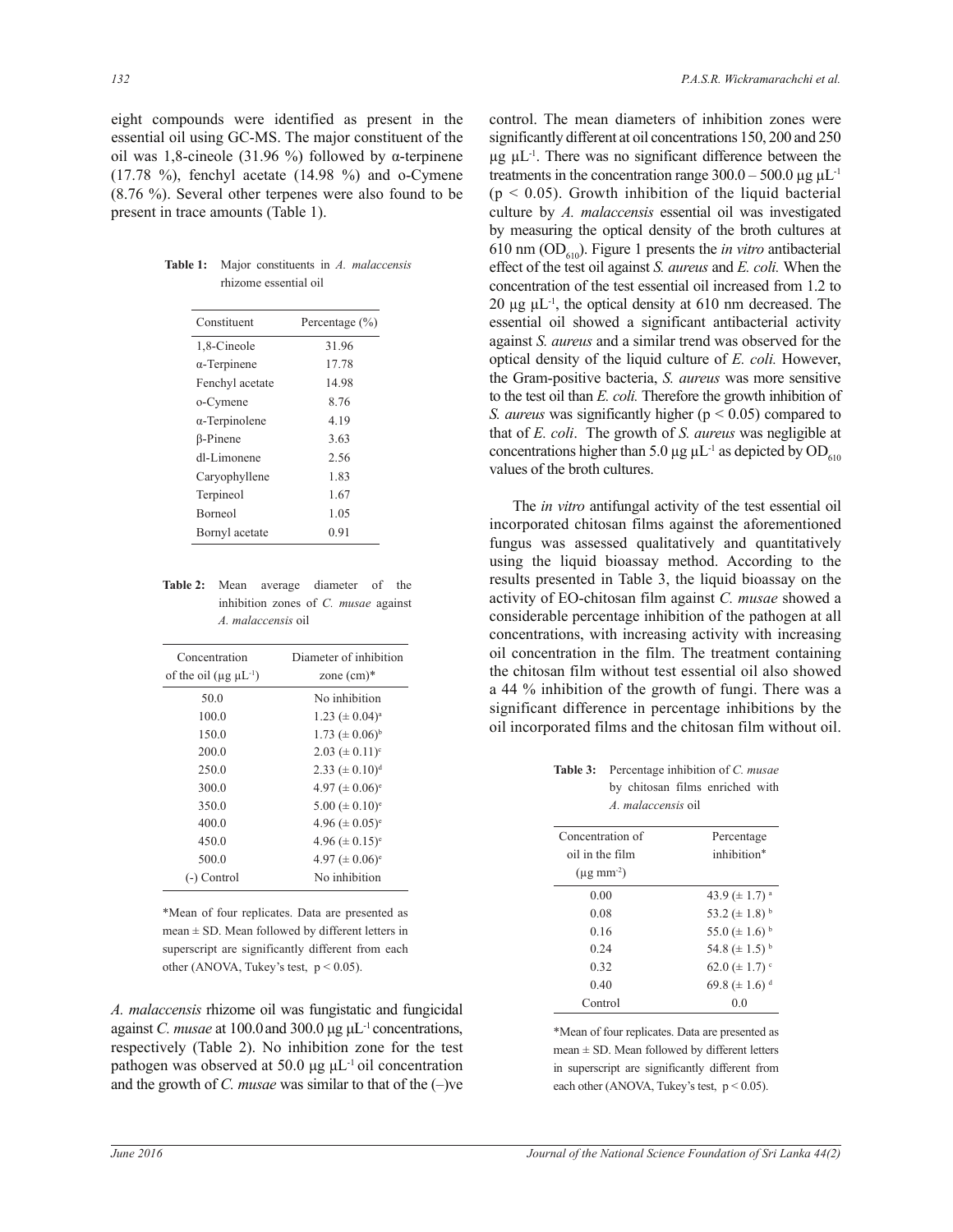

**Figure 1:** Graph of OD  $_{610}$  values of nutrient broth cultures of *E. coli* ( $\blacksquare$ ) and *S. aureus* ( $\Box$ ) *vs A. malaccensis* rhizome oil concentration  $(n = 3)$ . Data are presented as mean  $\pm$  SD. The bars with different superscript letters are significantly different from each other (ANOVA, Tukey's test.  $p < 0.05$ ).



**Figure 2:** Graph of OD  $_{610}$  values of nutrient broth cultures of *E. coli* ( $\Box$ ) and *S. aureus* ( $\Box$ ) *vs* concentration of *A. malaccensis* rhizome oil in chitosan films ( $n = 3$ ). Data are presented as mean  $\pm$  SD. The bars with different superscript letters are significantly different from each other (ANOVA, Tukey's test.  $p < 0.05$ ).

The percentage inhibition increased significantly when the oil concentration in the film was increased in the range 0.08 to 0.40  $\mu$ g mm<sup>-2</sup> (p < 0.05).

 In order to study the antibacterial activity of chitosan films enriched with the test essential oil, *in vitro* antibacterial activity was assessed by measuring the optical density at 610 nm. The growth

inhibition of *S. aureus* and *E. coli* by EO-chitosan films are shown in Figure 2. A gradual decrease of OD610 values was observed for *S. aureus* and *E. coli* with increasing oil concentration in the film (0.007 - 0.028 µg mm-2). However, the inhibition of *S. aureus* was lower when the oil was incorporated into the film than the inhibition shown when the oil was directly introduced to the assay medium (Figures 1 and 2).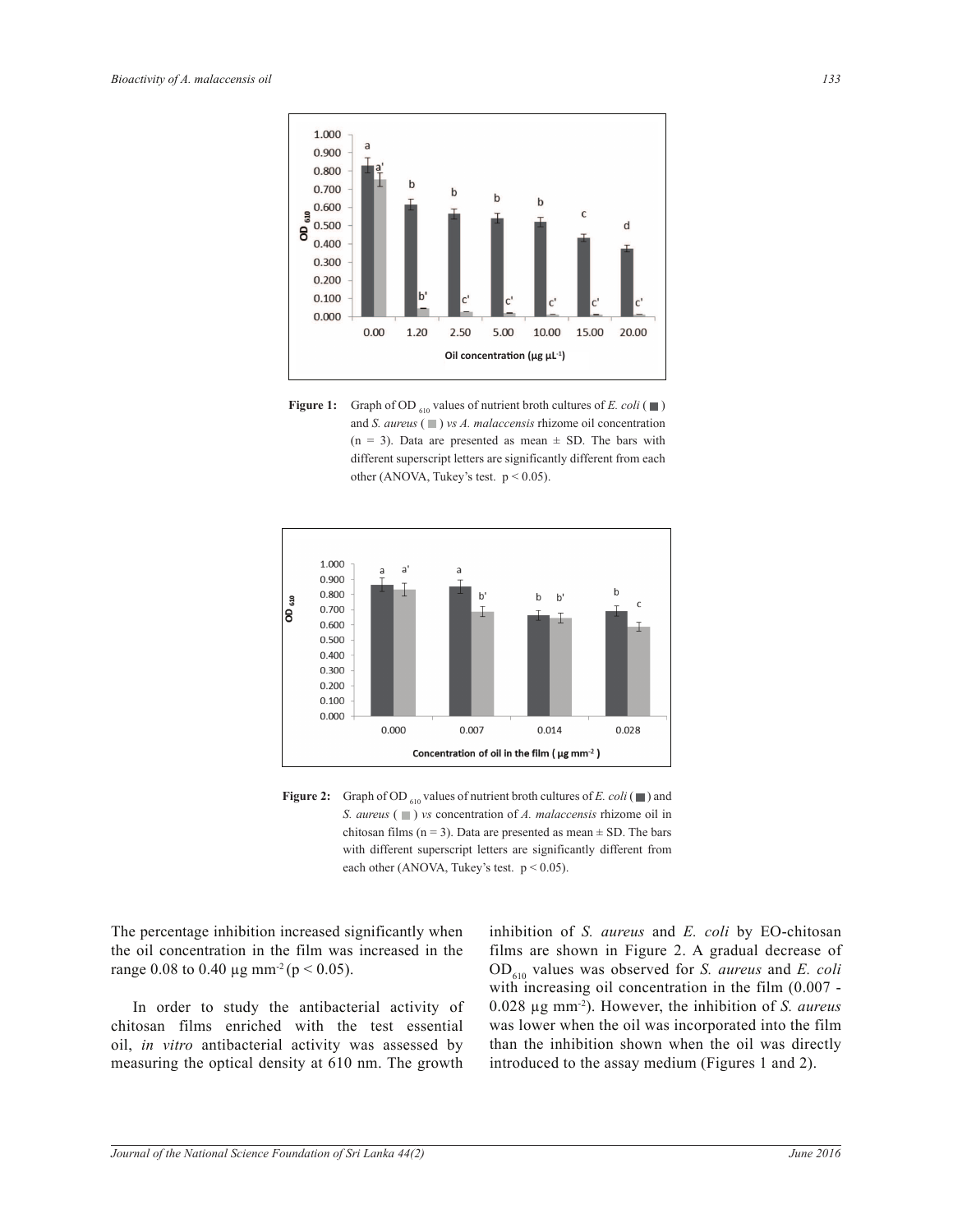## **DISCUSSION**

Chemical composition of the essential oil of *A. malaccensis*  rhizome varies depending on the geographical distribution and ecological conditions. The major constituent of *A. malaccensis* rhizome oil from Bangladesh (29.9 %) and Thailand (11.9 %) was 1,8-cineole (Postmaster *et al*., 1997). In Malaysia and India it was methyl cinnamate (85.7 %) (Azah *et al.,* 2005). The EO of *A. galanga*  and *A. calcarata* rhizomes from Sri Lanka contained 1,8-cineole as the major component (Paranagama & Ekanayake, 2004; Arambewela *et al*., 2007).

 Many plant derived essential oils have shown natural antifungal, insecticidal, antimicrobial, and antioxidant properties. For example, the EO of several species of Rutaceae have exhibited potent antibacterial activity (Bandara *et al.*, 1990). Due to these characteristics, essential oils have gained much attention in food and agriculture sector as a potential antimicrobial agent of natural origin. The United States Food and Drug Administration (USFDA) (1997) classifies essential oils as 'Generally Recognised As Safe (GRAS)' compounds and includes clove, oregano, nutmeg, thyme, basil, mustard and cinnamon (Han, 2013). Essential oils from the cinnamon leaf (*Cinnamomum zeylanicum*)*,* citronella (*Cymbopogon nardus*)*,* lemongrass (*Cymbopogon citratus*) and wild sprang (*Micromelum minutum*) have indicated insecticidal and antifungal activities (de Lapeyre & Mourichon, 1998; Ranasingha *et al*., 2002).

 Chitosan films without the essential oil were also inhibitory of the test pathogens due to the inherent antimicrobial properties of chitosan. However an enhanced activity of the films was observed when the films were enriched with *A. malaccensis* oil. The inhibition of the growth of *S. aureus* by the oil was higher than that of *E. coli*. Generally essential oils are more active against Gram positive bacteria compared to Gram negative bacteria. The different susceptibilities of *E. coli* (Gram negative) and *S. aureus* (Gram positive) to the oil may be due to the different compositions of their cell walls. *E. coli* possesses an outer membrane, which restricts the passage of compounds into the cell. *S. aureus* is deprived of an outer membrane and compounds can easily migrate in, disrupting the functions of the cell (Ming *et al*., 2010). The growth of *S. aureus* and *E. coli* has been significantly inhibited by the methanol extracts of the rhizomes of *A. galanga* (Rao *et al*., 2010), whereas the rhizome oil of *A. officinarum* and *A. calcarata* has shown moderate to potent antimicrobial activity against *S. aureus* and *E. coli* (Srividya *et al*., 2010). The antibacterial activity of the oil is due to a combined effect of several compounds. It relies on the hydrophobicity

of the oil, which separates the lipids of the bacterial cell membrane making it more permeable. Essential oils can also inhibit the production of essential bacterial enzymes or affect the genetic material.

 The main constraint against the commercialisation of essential oils is their strong flavour and high reactivity with food ingredients. This can be minimised by incorporating the oil into a carrier, which can be fabricated into a packaging film. The antibacterial activity is caused when the active compounds are released into the headspace or by contact and penetration into the food material. This further facilitates a controlled release of the active compounds over a longer time period. Chitosan films also possess antimicrobial activity. An enhanced inhibition of all three pathogens was observed when the films were enriched with oil. The inhibition was more pronounced for *S. aureus* than *E. coli*. The reason for the low inhibition of the growth of pathogens by the oil when incorporated into the film may be partly due to the evaporation of the oil during the drying process of the film and slow release of the oil by the film. The release of the oil from the film is affected by the thickness and moisture permeability of the film.

 In conclusion, the present study revealed that the essential oil of *A. malaccensis* rhizome, as well as chitosan films enriched with the essential oil are active against the three tested microorganisms, *S. aureus*, *E. coli* and *C. musae.* Gram-positive bacteria were more sensitive to the test essential oil. The oil incorporated chitosan films had a lesser influence on the growth inhibition against the test microorganisms. This may be due to the evaporation of the essential oil during preparation of the films. However the results revealed that the increase of concentration of the essential oil in the chitosan films induced an increased percentage inhibition of the tested microorganisms. The results of this study showed the potent antimicrobial effect of chitosan films with *A. malaccensis* essential oil. However further investigations are needed before arriving at a firm conclusion in this regard.

#### **Acknowledgement**

This work was funded by the University of Kelaniya Research grant RP/03/02/06/03/2007.

## **REFERENCES**

1. Abd-Elsalam K.A., Roshdy S., Amin O.E. & Rabani M. (2010). First morphogenetic identification of the fungal pathogen *Colletotrichum musae* (phyllachoraceae) from imported bananas in Saudi Arabia. *Genetics and Molecular Research* **9**(4): 2335 − 2342. DOI: http://dx.doi.org/10.4238/vol9-4gmr972